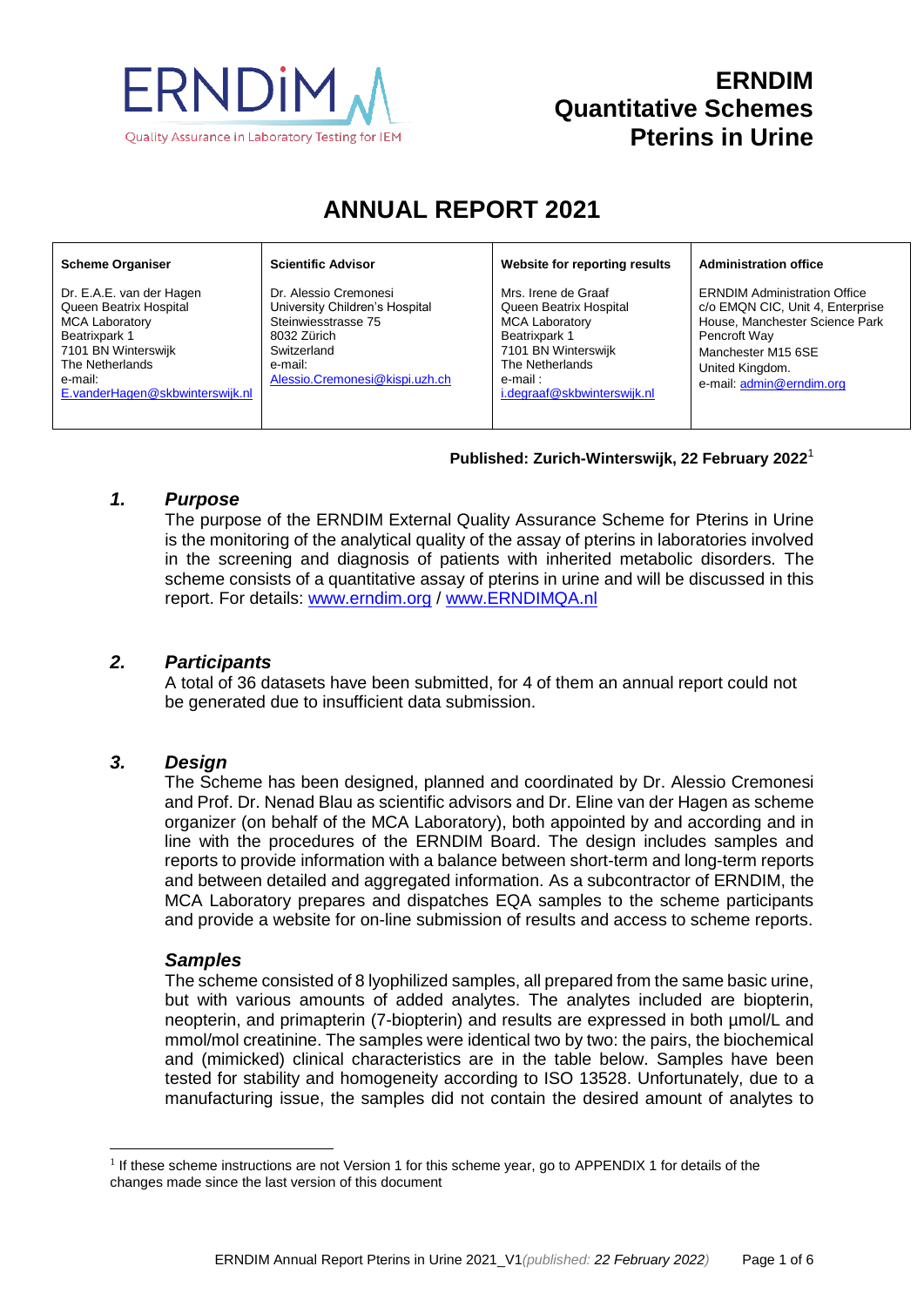perfectly mimic the different disorders. In particular all samples contained moderate amounts of primapterin. Please see section 4.10 for further details

|  | Table 1. Samples |  |  |  |
|--|------------------|--|--|--|
|--|------------------|--|--|--|

| Sample      | <b>Biochemical</b>                                                                             | Clinical                                                                                                                                          |
|-------------|------------------------------------------------------------------------------------------------|---------------------------------------------------------------------------------------------------------------------------------------------------|
| Pair        | Characteristics                                                                                | Characteristics                                                                                                                                   |
| 1 and $6$   | Moderately<br>high<br>Primapterin<br>Low/normal<br>Neopterin<br>Low/normal<br><b>Biopterin</b> | A pterin-4a-carbinolamine dehydratase (PCD) deficiency<br>or<br>A GTP cyclohydrolase (GTPCH) deficiency                                           |
| $2$ and $8$ | Moderately<br>high<br>Primapterin<br><b>High Neopterin</b><br>Low Biopterin                    | A pterin-4a-carbinolamine dehydratase (PCD) deficiency<br>or<br>A 6-pyruvoyl-tetrahydropterin synthase (PTPS)<br>deficiency                       |
| $3$ and $7$ | High<br>primapterin<br>Normal/high<br>Neopterin<br>Normal/high<br><b>Biopterin</b>             | A pterin-4a-carbinolamine dehydratase (PCD) deficiency<br>or<br>A 6-pyruvoyl-tetrahydropterin synthase (PTPS)<br>deficiency on treatment with BH4 |
| $4$ and $5$ | Moderately<br>high<br>Primapterin<br><b>High Neopterin</b><br>Low Biopterin                    | A pterin-4a-carbinolamine dehydratase (PCD) deficiency<br>or<br>A 6-pyruvoyl-tetrahydropterin synthase (PTPS)<br>deficiency                       |

#### *Reports*

All data-transfer, the submission of data as well as request and viewing of reports proceeded via the interactive website [www.erndimqa.nl](http://www.erndimqa.nl/) which can also be reached through the ERNDIM website [\(www.erndim.org\)](http://www.erndim.org/). The results of your laboratory are confidential and only accessible to you (with your name and password). The anonymised mean results of all labs are accessible to all participants. Statistics of the respective reports are explained in the general information section of the website.

An important characteristic of the website is that it supplies short-term and long-term reports. Short-term reports are associated with the eight individual specimens, for each of which there has been a specific deadline in the year 2021. Two weeks after the respective deadline participants could request their reports and as such had eight times up-to-date information on their analytical performance. Although technically not required (the website can work without any delay time), a delay time of 14 days has been chosen to enable the scientific advisor to inspect the results and add his comment to the report. Contrary to the early short-term report is the annual long-term report. The annual report is based on the design-anchored connection between samples, which enables to report a range of analytical parameters (accuracy, precision, linearity, recovery and interlab dispersion) once an annual cycle has been completed. The annual report is discussed below.

A second important characteristic of the website is the wide range in aggregation of results, which permits labs to make an individual choice for detailed and/or aggregated reports. The most detailed report, which can be requested from the website, is the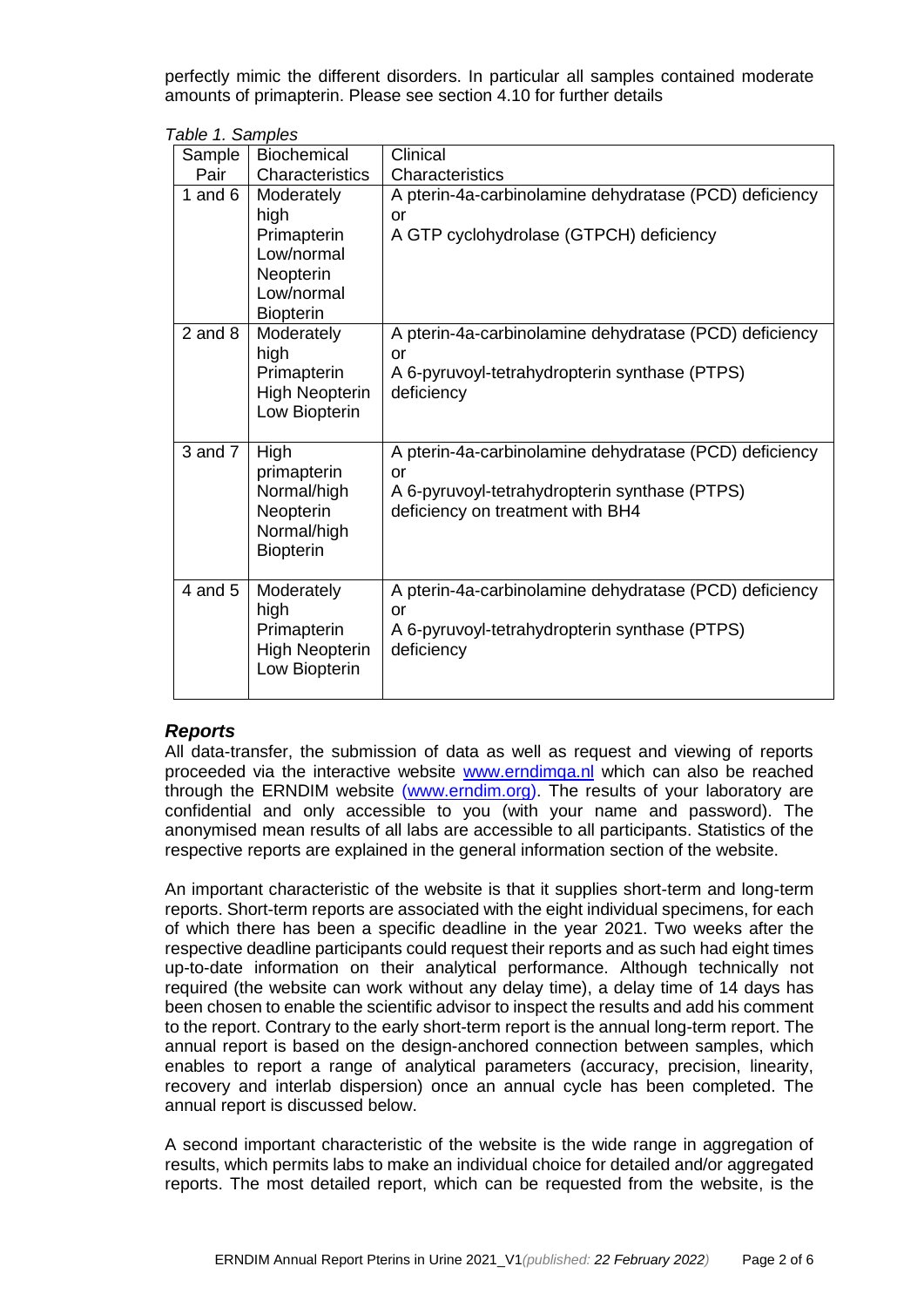"Analyte in Detail", which shows results of a specific analyte in a specific sample (56 such Analyte-in-Detail-reports can be requested in the year 2021 cycle). A more condensed report is the "Current Report" (Called "Cycle Review" on the website), which summarizes the performance of all analytes in a specific sample (8 such Current Reports can be requested in 2021). The highest degree of aggregation has the Annual Report, which summarizes the performance of all analytes of all 8 samples (1 such Annual-Report can be requested in 2021). Depending on their position in the laboratory, one can choose to have a glance at only the annual report (managers) or at all 56 detailed reports (technicians).

### *4. Discussion of Results in the Annual Report 2021*

In this part, the results as seen in the annual report 2021 will be discussed. Subsequently we will focus on accuracy, recovery, precision, linearity, interlab CV and cross-sectional relations. Please keep at hand your annual report from the Interactive Website when you read the "guided tour" below and keep in mind that we only discuss the results of "all labs": it is up to you to inspect and interpret the specific results of your laboratory.

### *4.1 Accuracy*

A first approach to describe the accuracy is comparison of your mean outcome in the eight samples with the mean of all labs. This is shown in the columns "your lab" and "all labs" under the heading "Accuracy", respectively. E.g. for neopterin the mean of all labs is 59.5 µmol/L with which you can compare the mean of your lab.

### *4.2 Recovery*

A second approach to describe accuracy is the percentage recovery of added analyte. In this approach, it is assumed that the recovery of the weighed quantities is the target value. The correlation between weighed quantities as added to the samples (on the xaxis) and your measured quantities (on the y-axis) have been calculated. The slope of the correlation multiplied by 100 is your recovery (%) of the added amounts. Outcome for your lab in comparison to median outcome of all labs is shown in the column "Recovery" in the annual report. For all labs the recovery ranges from 94% for neopterin (mmol/mol creatinine) to 107% for primapterin (mmol/mol creatinine). The overall recovery is 101%.

#### *4.3 Precision*

Reproducibility is an important parameter for quality in the laboratory and is encountered in the schemes' design. Samples come in pairs, which can be regarded as duplicates from which CV's can be calculated (Intra Laboratory CV as indicator for reproducibility). Outcome for your lab in comparison to the median of all labs is shown in the column "Precision" of the Annual Report. Precision ranges from 10.3% for neopterin (mmol/mol creatinine) to 21.4% for primapterin (mmol/mol creatinine). The overall intralab CV is 11.3%.

#### *4.4 Linearity*

Linearity over the whole relevant analytical range is another important parameter for analytical quality. Again, this is encountered in the schemes' design. With weighed quantities on the x-axis and your measured quantities on the y-axis the coefficient of regression (-r-) has been calculated. Outcome for your lab in comparison to the median of all labs is in the column "Linearity" of the annual report. The coefficient of regression ranges from 0.991 for neopterin (µmol/L and mmol/mol creatinine) to 0.999 for primapterin (µmol/L).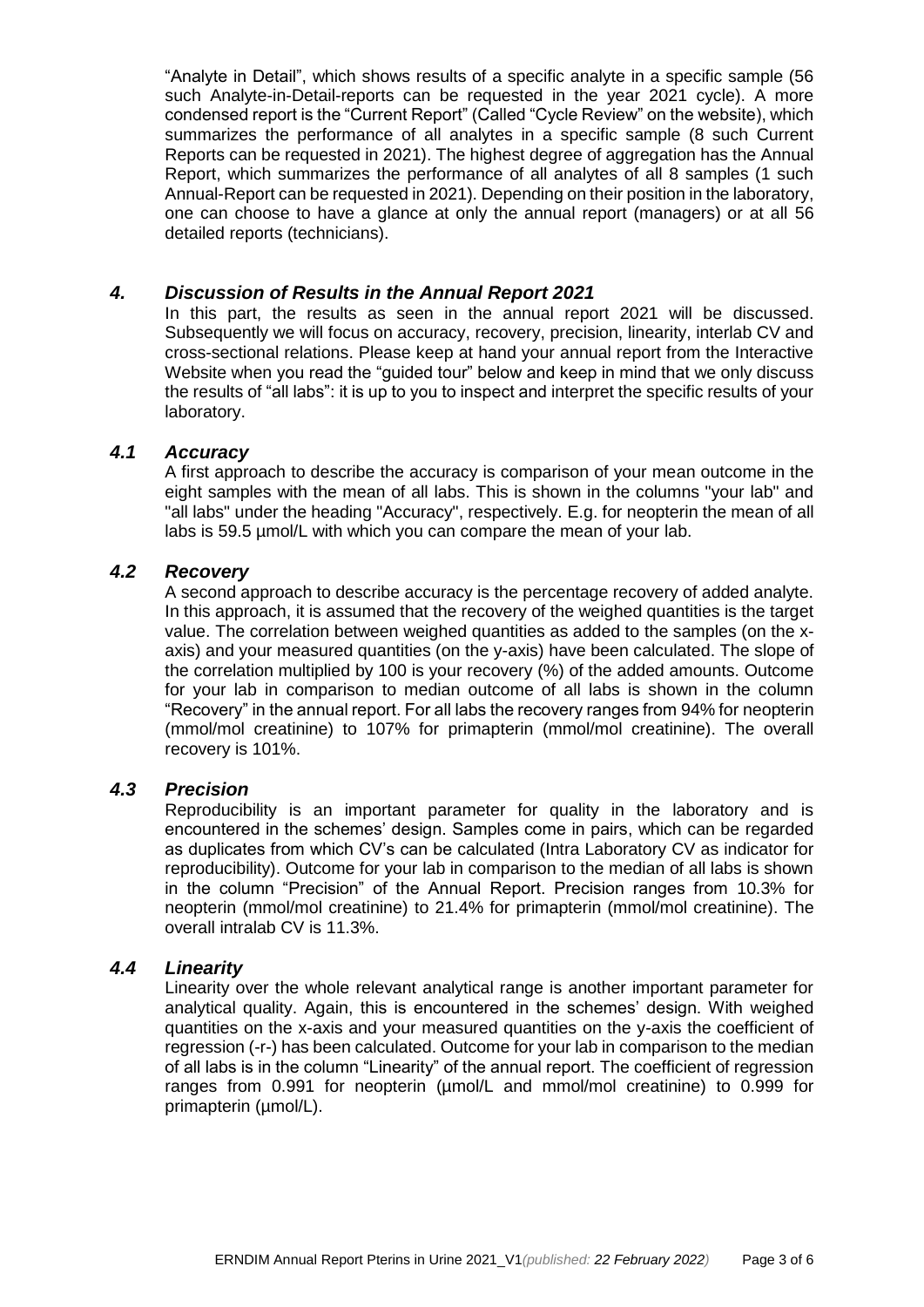## *4.5 Interlab CV*

For comparison of outcome for one patient in different hospitals and for use of shared reference values it is relevant to have a high degree of harmonization between results of various laboratories. Part of the schemes' design is to monitor this by calculating the Interlaboratory CV. This, along with the number of laboratories who submitted results, is shown in the column "Data All labs" in the Annual Report. Most laboratories submitted results for neopterin and biopterin in mmol/mol creatinine (27) whereas only 19 labs assayed primapterin. The Interlab CV ranges from 21.2% for neopterin (mmol/mol creatinine) to 151% for primapterin (µmol/L). The mean Interlab CV for all analytes is 69.9%.

## *4.6 Cross Sectional Relations*

The various parameters as described above often have an interrelation: often more than one parameter directs towards good or bad analytical control. This pattern, clearly seen in the other ERNDIM schemes is less prominent in the pterins scheme.

### *4.7 Your laboratory performance: Flags*

Since January 2009 a flagging system to judge performance of the individual laboratories has been implemented. In the annual report for an individual laboratory flags indicate poor performance for accuracy, precision, linearity and recovery. Analytes with satisfactory performance for at least three of the four parameters (thus no or only one flag or no result) receive a green flag. Thus, a green flag indicates satisfactory performance for analysis of that particular analyte while a flag indicates that your laboratory has failed to attain satisfactory performance. Criteria for red flags can be found in the general information on the website (general information; interactive website, explanation annual report).

### *4.8 Poor Performance Policy*

A wide dispersion in the overall performance of individual laboratories is evident. Table 2 shows the percentage of flags observed. 38% of the laboratories have no flag at all and thus have attained excellent overall performance. In contrast, at the other extreme there are also 3% of laboratories with ≥25% flags. Following intensive discussion within the ERNDIM board and Scientific Advisory Board (SAB) and feedback from participants we could agree on a harmonised scoring system for the various branches of the Diagnostic Proficiency schemes and qualitative schemes. We have also tested a scoring system for the quantitative schemes as described in our Newsletter of Spring 2009. In parallel to this the SAB has agreed levels of adequate performance for all the schemes and these will be re-evaluated annually. The scoring systems have been carefully evaluated by members of the SAB and have been applied to assess performance in our schemes from 2007 onwards. The ERNDIM Board has decided that the Scientific Advisor will judge the performance of the individual laboratories based on these levels of satisfactory performance and issue a letter of advice of failure to achieve satisfactory performance to those laboratories, which do not achieve satisfactory performance. The letter is intended to instigate dialogue between the EQA scheme organiser and the participating laboratory to solve any analytical problems to improve quality of performance of labs in the pursuit of our overall aim to improve quality of diagnostic services in this field.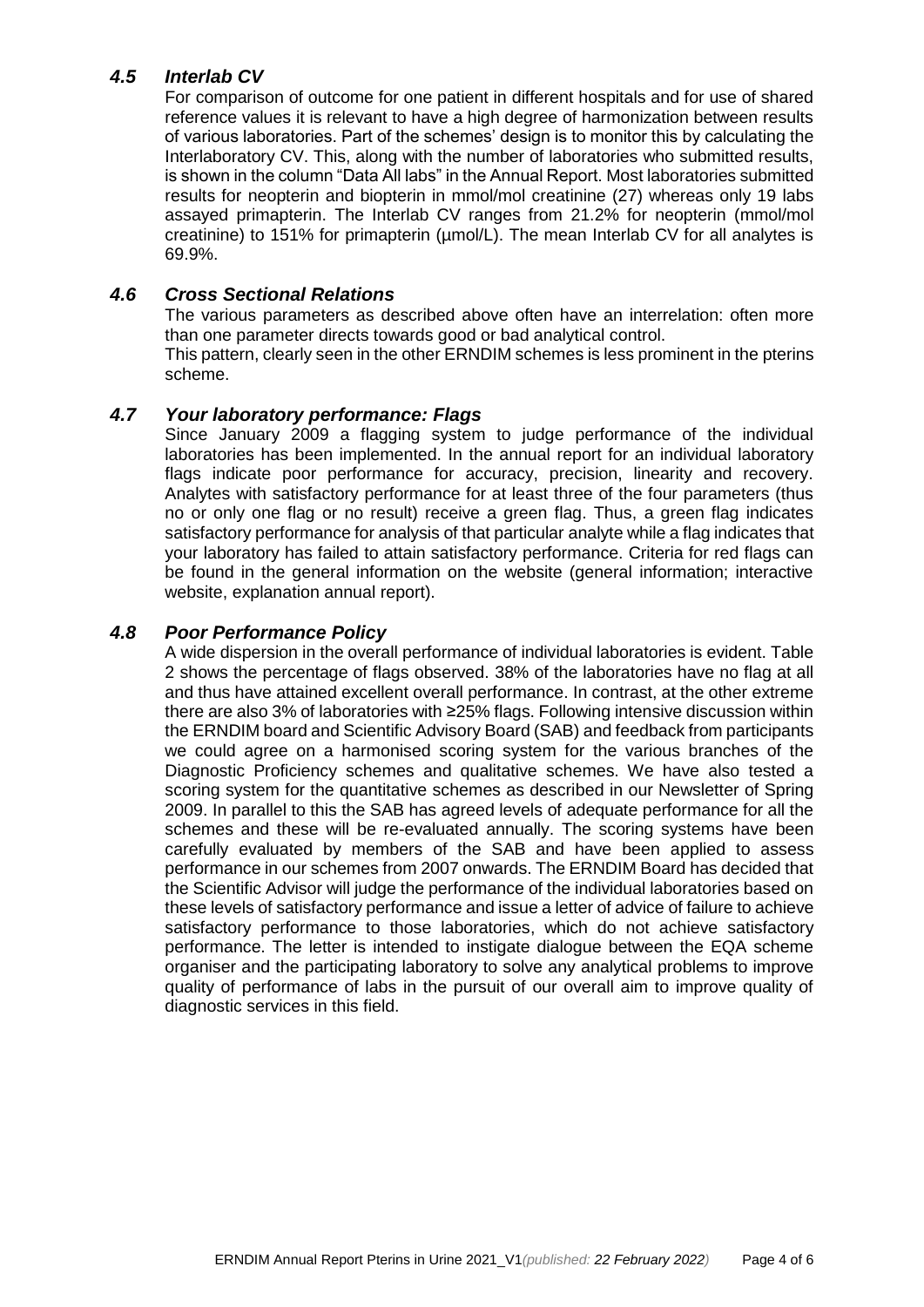#### *Table 2. Percentage Flags*

| % Red Flags seen<br>in Annual Report | <b>Percentage Labs</b><br>in this Category | <b>Cumulative Percentage</b><br>of Labs |
|--------------------------------------|--------------------------------------------|-----------------------------------------|
| >25%                                 | $0\%$                                      | 0%                                      |
| 25%                                  | 3%                                         | 3%                                      |
| $>20 - 25%$                          | 16%                                        | 13%                                     |
| $>15 - 20\%$                         | 3%                                         | 22%                                     |
| $>10 - 15\%$                         | 19%                                        | 31%                                     |
| $>5-510%$                            | 12%                                        | 50%                                     |
| $>0 - 5\%$                           | 9%                                         | 63%                                     |
| 0%                                   | 38%                                        | 100%                                    |

#### *4.9 Interpretation*

In this scheme, we also requested the interpretation with respect to metabolic conditions. Table 3 shows the interpretation frequency for the respective sample pairs. The correct interpretation is marked with a green box. For sample #1 24 laboratories reported the correct interpretations "PCD deficiency" or "GTPCH deficiency"; 1 lab reported the "PTPS deficiency on treatment with BH4" and 8 laboratories a "normal pterin pattern".

#### *Table 3. Interpretation.* Description | Pair 1-6 | Pair 2-8 | Pair 3-7 | Pair 4-5 a normal pterins pattern 8 – 4 0 – 0 1 – 1 0 – 0 Pterin-4a-carbinolamine dehydratase (PCD) deficiency  $(PCD)$  deficiency 6-pyruvoyl-tetrahydropterin synthase (PTPS) deficiency <sup>0</sup> – <sup>0</sup> 20 – <sup>20</sup> <sup>1</sup> – <sup>1</sup> <sup>26</sup> – <sup>23</sup> a GTP cyclohydrolase (GTPCH) deficiency  $0-0$  deficiency  $11-17$  0 – 1  $1-0$  0 – 0 a 6-pyruvoyl-tetrahydropterin synthase (PTPS) deficiency on treatment with BH4  $1 - 0$  |  $1 - 2$  |  $15 - 11$  |  $0 - 0$

## *4.10 Additional Specific Remarks of the Scientific Advisor*

Unfortunately, due to an issue with a standard used to prepare the EQA samples, all pairs of samples in the 2021 scheme mistakenly contained primapterin instead of biopterin, which caused the diagnostic patterns of the samples to be ambiguous. To ensure that no participants were disadvantaged by these issues, two diagnoses were accepted as correct for each sample and biopterin has been excluded from the individual laboratory online annual reports.

#### **5.** *Certificates*

Starting from 2017 the pterins are included on the certificates.

As for other schemes the performance as it is indicated by the red/green flags in the individual laboratories annual report is summarised in the annual participation certificate. The certificate lists the total number of pterins in the scheme, the number for which results have been submitted and the number for which satisfactory performance has been achieved. It is important to bear in mind that the certificate has to be backed up by the individual annual report in the case of internal or external auditing.